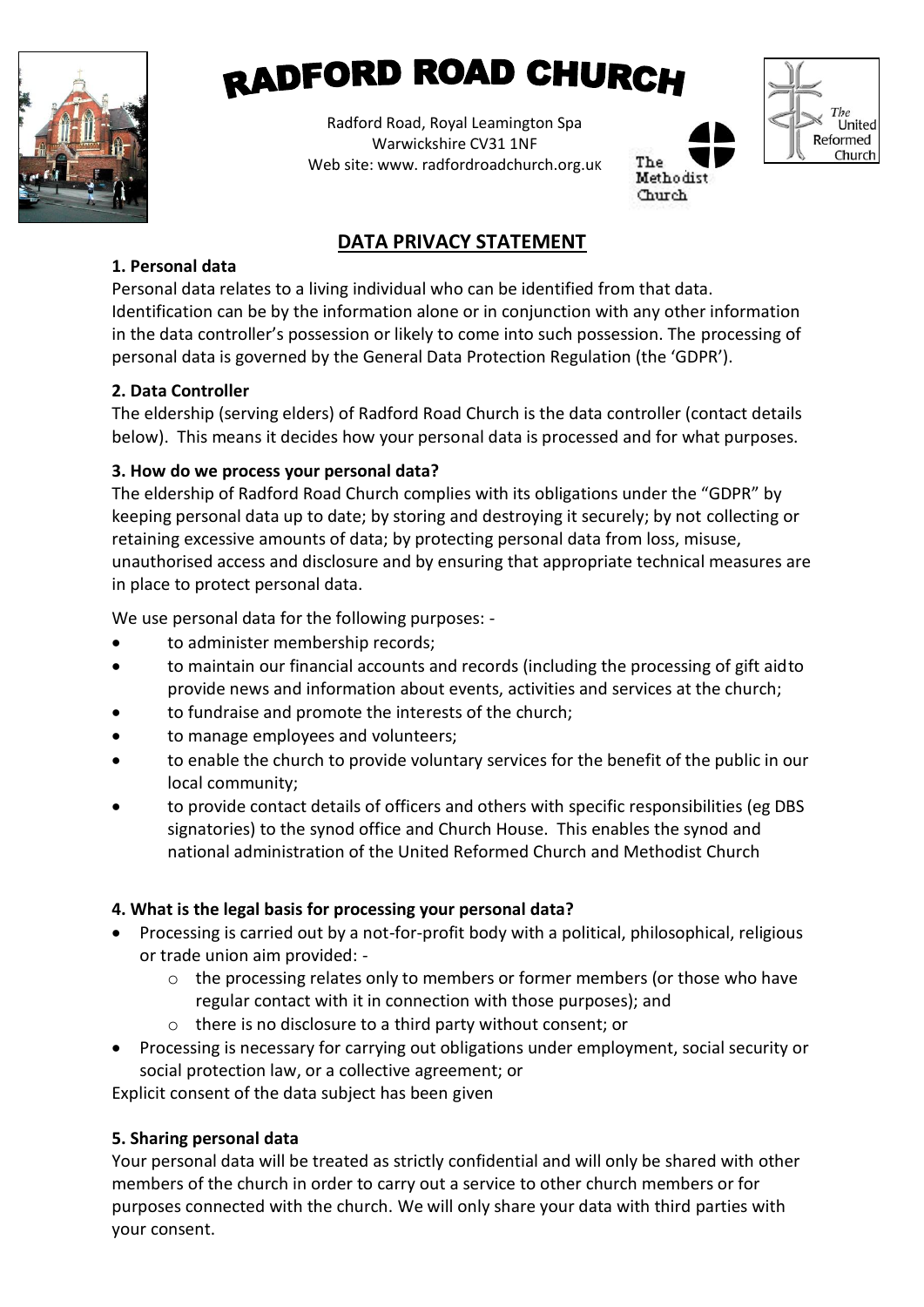#### **6. How long do we keep data?**

We retain data on the following basis:

| <b>Record Type</b>                        | <b>Retention Period</b>                                                         |
|-------------------------------------------|---------------------------------------------------------------------------------|
| Membership rolls                          | Indefinitely                                                                    |
| Members, adherents and friends            | 24 months after the last contact (Master Copy)                                  |
| contact details                           |                                                                                 |
| Junior Church roll                        | until the child/young adult reaches the age of 18                               |
| Junior Church contacts                    | 24 months after the last contact                                                |
| Cradle roll                               | Indefinitely                                                                    |
| Gift aid declarations and                 | 6 years after the calendar year to which it relates                             |
| paperwork<br><b>Registers of Marriage</b> | As required by the Registrar General                                            |
| Records of attendance of                  | Indefinitely for safeguarding purposes                                          |
| children/young people and helpers         |                                                                                 |
| Photographs and videos of events          | 24 months after the event - (selected items retained for                        |
|                                           | historical records and archived)                                                |
| Insurance Records                         | Indefinitely                                                                    |
| Safeguarding matters                      | Indefinitely or until advised otherwise by authorities                          |
| <b>Accident Books</b>                     | Indefinitely                                                                    |
| Complaints (non -safeguarding)            | 3 years after resolution of complaint (unless further action is<br>anticipated) |
| <b>Minute Books</b>                       | Indefinitely or in County Archive Records                                       |
| <b>Employee Records</b>                   | 6 years after the date of termination of employment                             |
| Accounts                                  | 6 years after the calendar year to which it relates                             |
| Lettings                                  | 6 tears after the calendar year to which it relates                             |
| Wednesday Lunch Roll &                    | 24 months after the last contact                                                |
| Friendship Circle                         |                                                                                 |
| <b>Magazine Contacts</b>                  | Indefinitely or until asked to removed                                          |
|                                           |                                                                                 |
|                                           |                                                                                 |

#### **7. Your rights and your personal data**

Unless subject to an exemption under the GDPR, you have the following rights with respect to your personal data: -

- The right to request a copy of the personal data which Radford Road Church holds about you (a Subject Access Request or 'SAR');
- The right to request that the eldership of Radford Road Church corrects any personal data if it is found to be inaccurate or out of date;
- The right to request your personal data is erased where it is no longer necessary for Radford Road Church to retain such data;
- The right to withdraw your consent to the processing at any time;
- The right to request that the data controller provide you with your personal data and where possible, to transmit that data directly to another data controller.
- The right, where there is a dispute in relation to the accuracy or processing of your personal data, to request a restriction is placed on further processing;
- The right to object to the processing of personal data;

The right to lodge a complaint with the Information Commissioners